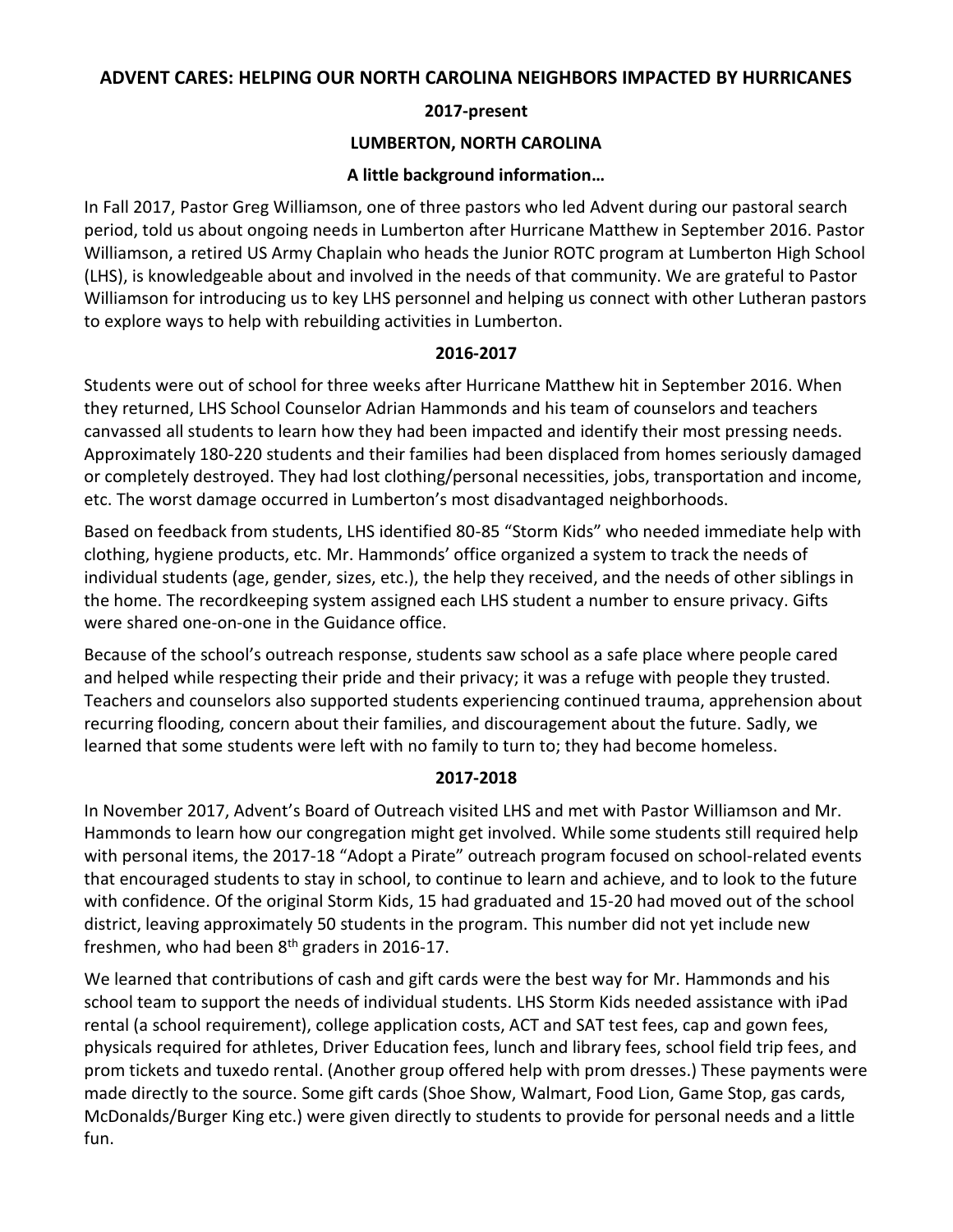# **Advent Gets Involved in Lumberton**

## **December 2017**

Mr. Hammonds hoped to give each of the 50 students in the program a \$25 Visa gift card for Christmas so they could buy a gift for themselves or for others in their families. Thanks to Advent's generous response to our Christmas Sharing Tree, we were able to send 34 gift cards to for these students.

## **January 2018 – Distribution of 2017 Mission Funding**

Advent tithes its income for missions and shares it through designated local, regional, and global organizations. In 2017, the Board of Outreach recommended that half of our local donation support Hurricane Matthew recovery relief efforts in Lumberton. Council approved presenting that recommendation and a congregational vote affirmed the proposal. Pastor Wayne Puhls, Hope Lutheran in Wake Forest, coordinated volunteer work and resources from Lutheran churches in the Triangle area for Lumberton recovery efforts.

#### **February and March 2018**

Advent's Spring Sharing Tree donations sent \$950 to help LHS Storm Kids pay for caps and gowns for seniors, ACT and SAT test fees, college application fees, prom tickets, and more. Donations made on February 25 and March 4 were sent directly to the Lumberton High School Storm Relief Fund. Mr. Hammonds sent an update about how our gifts were making a difference and added heartfelt thanks and blessings for our help.

**On March 15**, volunteer workers from Advent joined other workers to help repair and restore damaged homes in Lumberton.

#### **October - December 2018**

When Hurricane Florence struck in September 2018, Advent got involved again. Pastor Williamson, who was named the coordinator of LCMS-SED storm relief efforts in Lumberton, suggested contributing gift cards for Walmart and Lowe's Home Improvement stores (stores convenient to Lumberton residents). Our contributions in October, November, and December sent Pastor Williamson a total of \$1970.00 in gift cards to help families in the Lumberton area purchase items needed to clean, repair, and restore their homes.

#### **November 2018**

In lieu of our tradition of gathering food for Thanksgiving dinners for several local families, we gathered cleaning supplies for Hope Buckets to send to Lumberton families working to restore their homes. A local business donated 30 buckets, members donated supplies posted on the Thanks-Giving Tree, Outreach purchased additional needed supplies, and members packed 15 buckets in an after-worship activity. Each Hope Bucket included an envelope with a letter from Pastor Scott, a list of scripture verses about hope compiled by Bob Serpas, and a devotional written by Joe Schradie. All buckets were delivered to a Lumberton distribution center in November.

# **December 2018**

Instead of packing shoebox gifts for Operation Christmas Child, we posted names and information about 18 children (ages six months to 13) from five Lumberton families on our Christmas Sharing Tree. Members selected names, purchased and wrapped gifts, and returned tagged gifts that were delivered in Lumberton for distribution before Christmas. Pastor Williamson and Mr. Britt, Principal of Carroll Middle School, provided names.